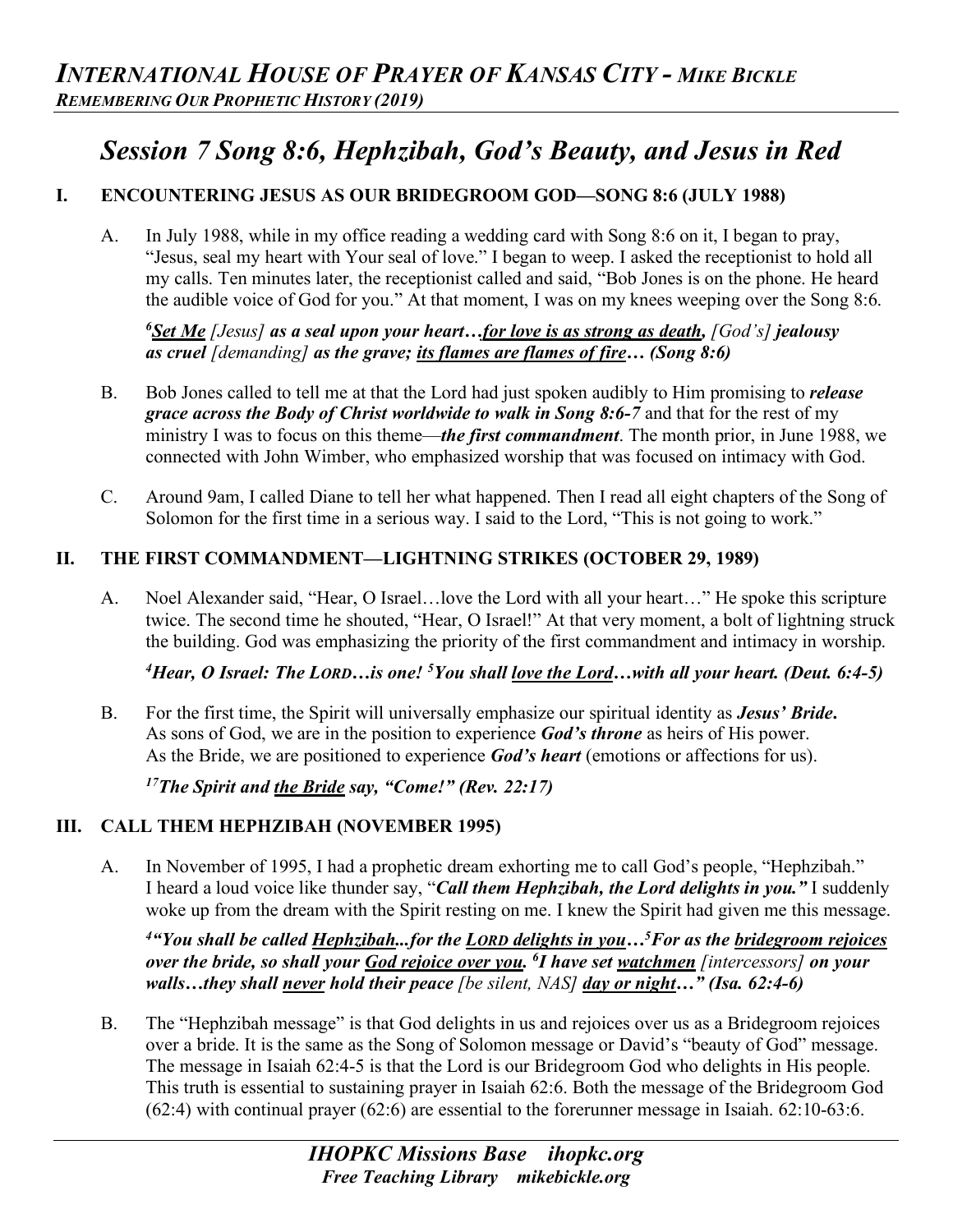#### **IV. TRANSITIONAL SEASON IN THE SPIRIT—BENNY HINN (OCTOBER 1996)**

- A. In July of 1993, I had a prophetic dream in which I stood on a platform with Benny Hinn signaling that I was to begin a "transitional season" in the Lord. Transitions involve at least three dimensions. First, it is an issue of transitioning in the way we carry our heart with God or relate to God. Second, it involves changes in our function in ministry or the marketplace. Third, it includes the opening of new doors in our circumstances so that our new function can take place in a practical way.
- B. A season of transition often involves years, not months. For example, Paul's transition in the Spirit involved 3 years in the Arabian Desert (Gal. 1:17). David's was about 7 years while fleeing from Saul. Joseph's was 12 years in and out of prison, and Moses' was 40 years after he left Egypt.
- C. In October of 1996, I spoke at a conference with John Arnott in Toronto, Canada. Benny Hinn was hosting a healing meeting in Toronto. He asked me to meet with him before his meeting that day. I stood on the stage and prophesied something along the lines of, "*The Holy Spirit is raising up intercessors throughout the nations.*" That night at John Arnott's conference, Mark DuPont, a key prophetic voice in their ministry, called me to the platform and prophesied, *"You are in transition.*"

#### **V. GOD, YOU ARE BEAUTIFUL (NOVEMBER 30, 1996)**

- A. Just after midnight on November 30, 1996, I was touched by God's presence in an all-night prayer meeting as I continued to pray one prayer (midnight-5am). I said, *"Jesus, You are so beautiful."* Every time I said it, I felt a surge of His presence on me. I said, "Body of Christ, open your gates to the beautiful God." The prayer meeting was over at 5am. I went back to the church at 9am that day and continued to say, *"You are the beautiful God"* for another two hours. Again, every time I said it, I felt a surge of His presence on me. I was struck by how clearly the Spirit was bearing witness with His presence to me about the importance of this movement to make known the beauty of God.
- B. The next week, a lady sent me a letter that said, "I had a dream about you early last Saturday morning on November 30. In this dream the Lord said He would open up to you the revelation of His beauty, and He wants you to call the Church into His beauty."

## **VI. FRIENDS OF THE BRIDEGROOM (MAY 7, 1997)**

A. On May 7, 1997, in Assisi, Italy, the Lord said, "I will raise up 'friends of the Bridegroom with the forerunner message' who will be used to prepare the Bride" (Jn. 3:29; Rev. 19:7). One of our primary callings is to proclaim the gospel of the kingdom in a "forerunner spirit."

*29The friend of the Bridegroom…rejoices greatly because of the Bridegroom's voice. (Jn. 3:29)* 

<sup>7</sup>"...for the marriage of the Lamb has come, and **His wife has made herself ready.**" (Rev. 19:7)

B. The Bridegroom message includes God's emotions for and commitments to us as a Bridegroom God as well as our abandonment to Him. The bridal paradigm refers to the "bridal perspective," or view, of the kingdom of God. We see the kingdom through the eyes of a Bride with loyal, devoted love. If we do not feel love *from* God and *for* God, then we find it easier to compromise and to become spiritually bored.